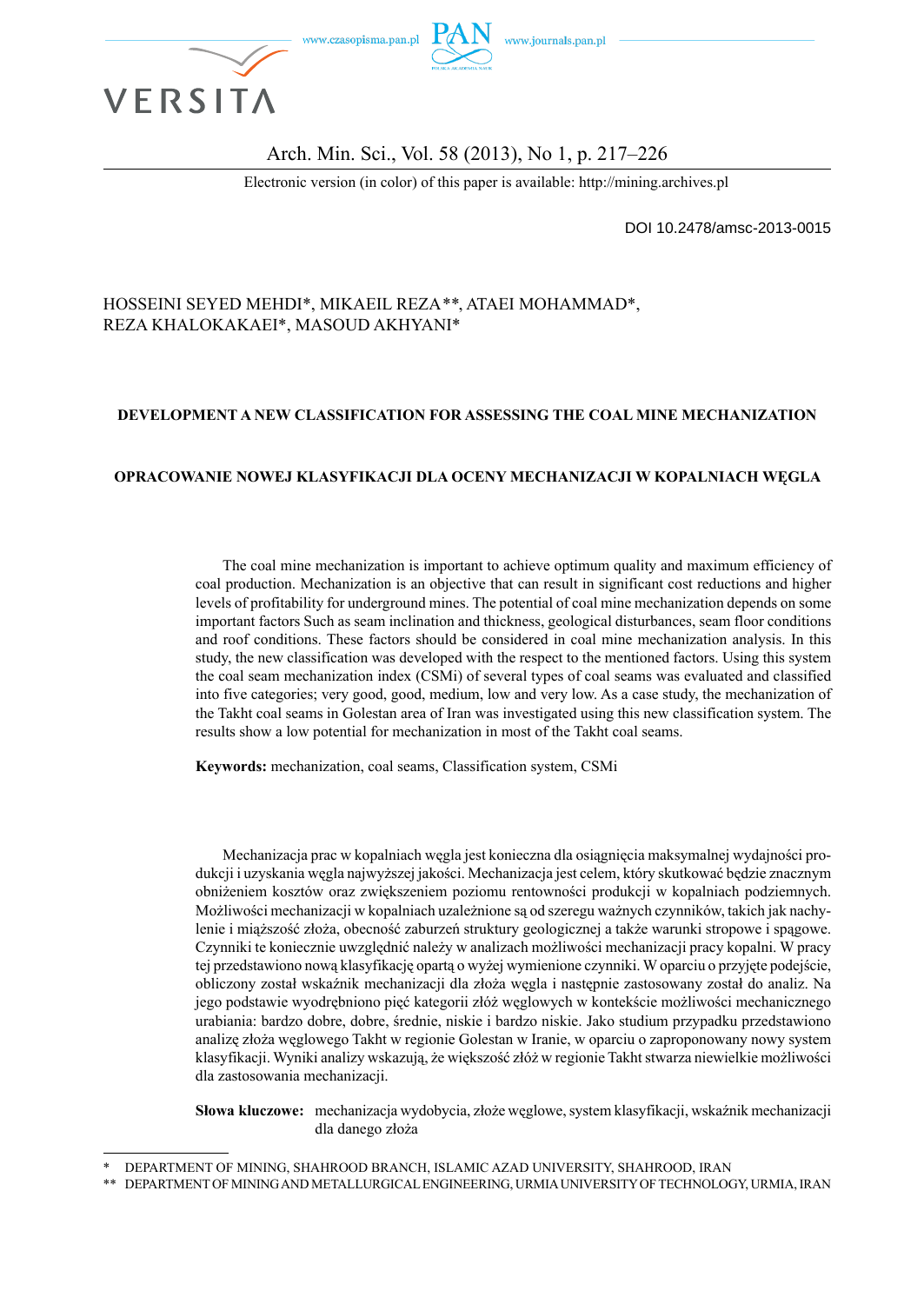

# **1. Introduction**

One of the most important tasks in coal mines is to improve efficiency for increasing the production rate of coal besides keeping safety constantly in mind. In order to achieve this aim, mine mechanization is required. Mine mechanization needs high levels of investment and should therefore be studied carefully before final decisions about mechanization are made. For these reasons mining engineers are continuously looking for different ways to mechanize mining procedures, especially the mechanization of underground coal mines that provide a large potential for reduced costs, increased safety and improved profitability. Mechanization and automation are changing the way in which ore deposits are being mined. The industry needs more energy-efficient methods, systems and approaches. For many years, machines have been used to excavate soft minerals in underground mines on a continuous basis. In some cases, this includes soft or weak rocks, surrounding the valuable minerals which are being extracted. Coal is probably the most common example. The methods of working coal seams have gradually evolved and are progressively improved or modified as knowledge and experience are gained and power machines become available. Over the years, a very large number of coal mining methods have been developed to suit seams and local conditions; these may be split broadly into long wall and pillar methods of working. The long wall coal mining method is widely perceived to be a twentieth century development; however, the concept is actually believed to have been developed more than 200 years ago. Its main advance is that earlier operations were, in principle, manual, while since the 1950s, the level of mechanization has increased to the stage that today long wall faces are highly productive units which can be operated by a very small work crew. This method has a simple system layout and provides for continuous production and full potential for mechanization, which can further improve productivity, personnel health and safety. Mechanized long walls rather than other coal mining methods are more expensive to equip and operate, but are in general more productive (Ataei et al., 2009). In this study, the predicting the mechanization of coal seam was investigated by a new classification system. As a case study, the mechanization of Takht coal seams was evaluated using this new classification system.

# **2. Factors affecting the coal mine mechanization**

The potential of coal mine mechanization depends on some important factors. The factors affecting the coal mine mechanization can be divided into tow major parts such as characteristics of seam coal and environmental conditions. The characteristics of coal seam are seam inclination, thickness, uniformity and extension. The environmental conditions that affect on coal seam mechanization are seam floor conditions, roof conditions and water at the working face. These factors are given in Figure 1.

# **2.1. Seam inclination**

Most long wall mining activities occur in flat ore deposits or nearly flat seams. In general, seams with low a dip (zero or near-zero dip angles) are more amenable for mechanization. With increased seam gradients, the application of mechanization becomes more difficult. Although the best operational conditions are on level seams, in rare cases seams with up to 80 degrees of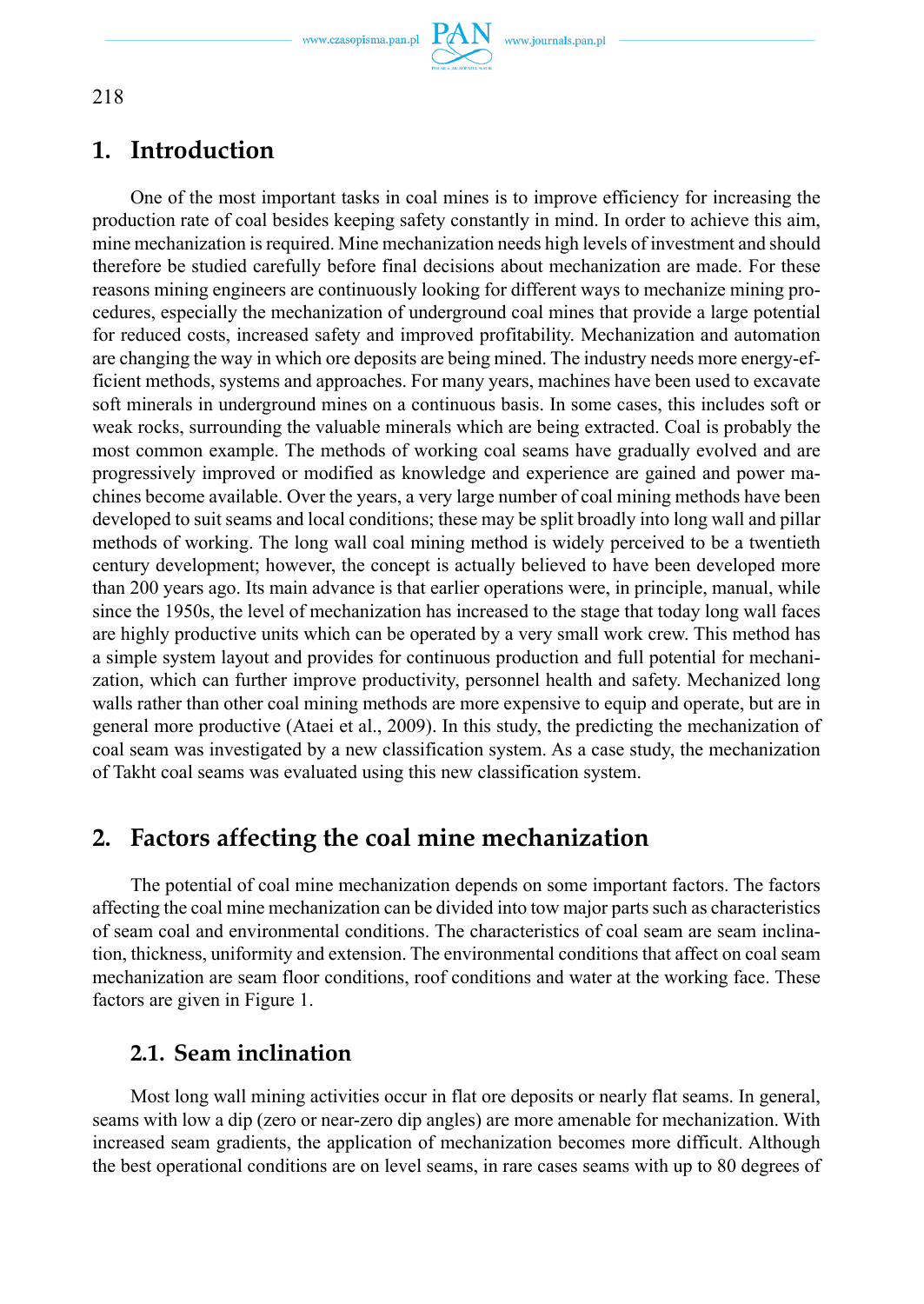



Fig. 1. Parameters used in coal mine classification system

inclination have been worked, although more usually seams up to 35 degree of inclination can be mechanized by power support. The proposed classification for evaluating of seam inclination is given in Table 1.

TABLE 1

Proposed classification for determination of seam inclination

| <br>Seam inclination | $\overline{\phantom{a}}$<br>. .<br>`-<br>۰ ۱. | $0-4^{\epsilon}$<br>ົ<br>⊤⊷ | $\sim$<br>$\overline{\phantom{0}}$<br>∙ > ∪ | ۰-<br>ن 1          | U-         |
|----------------------|-----------------------------------------------|-----------------------------|---------------------------------------------|--------------------|------------|
| $\circ$              | 100 <sup>2</sup><br>high<br>◡                 | High                        | $-1$<br>лm                                  | $L$ <sub>O</sub> W | $\alpha w$ |

### **2.2. Seam thickness**

The thickness of the seam and its regularity is an important determinant of the level of mechanization that could be applied at a typical coal face. Supports can be lengthened and further increased by some additions. However, great irregularities cannot be accommodated. Cutting low sections may be difficult for the winning machines and washing facilities. Therefore, a good survey of the seam should be made before choosing proper support. The thickness that can be worked, at present, ranges from 0.6 to 5 m with most seams between 1 and 3 m. In seams thicker than 3 m or thinner than 0.6 m, the possibility of mechanization will be reduced. Thicker seams should be worked out in slices or by recovering the caved coal from the back by special arrangements. The proposed classification for evaluating of seam thickness is given in Table 2.

TABLE 2

Proposed classification for determination of seam thickness

| .<br>Seam<br>, thickness | n-    | ⋯-<br>-<br>. . | <u> 4 – </u> | $4 - 4$<br>т.                  | า-เ<br>$\cdot$ $\cdot$ |
|--------------------------|-------|----------------|--------------|--------------------------------|------------------------|
| m                        | arrow |                | . .<br>m.    | T <sub>1</sub><br>. .<br>Thick | 'hıck                  |

## **2.3. Geological disturbances**

The effect of faulting on the geomechanics of long walls is one of the most difficult issues to predict. In some cases, the presence of faults or jointing can have a dominant effect on the geomechanics of a retreating long wall. If there are complex geological conditions such as faults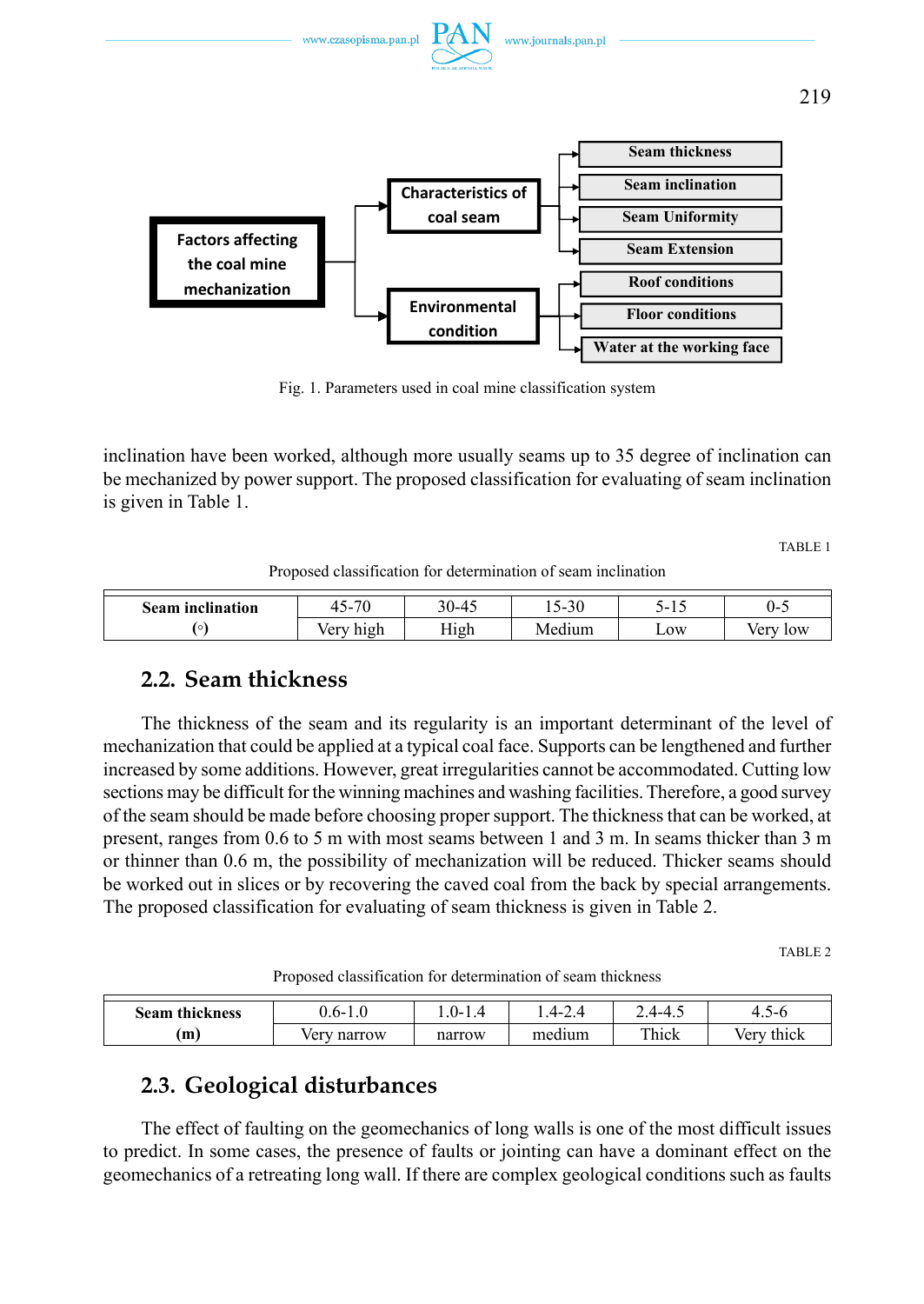$\begin{picture}(120,110) \put(0,0){\vector(1,0){100}} \put(15,0){\vector(1,0){100}} \put(15,0){\vector(1,0){100}} \put(15,0){\vector(1,0){100}} \put(15,0){\vector(1,0){100}} \put(15,0){\vector(1,0){100}} \put(15,0){\vector(1,0){100}} \put(15,0){\vector(1,0){100}} \put(15,0){\vector(1,0){100}} \put(15,0){\vector(1,0){100}} \put(15,0){\vector(1,0){100$ 

220

and seam pinch-outs, the possibility of mechanization will be reduced. The amount of coal seam displacement and the number of faults present over the length of a seam are very important factors that affect the condition of the working face and the decision to mechanize the operation of the seam. In our study, we have defined the displacement index  $(I_t)$ , a parameter, to quantify geological disturbances as follows:

$$
I_t = \frac{t}{m} \tag{1}
$$

Where *t* is the displacement of a seam by faults (m) and *m* is the thickness of the seam (m). Table 3 shows the level of seam uniformity with respect to the index of displacement. In this classification, seam uniformity ranges from 0 to 1, where seams with an index  $I_t = 0$  are completely uniform and seams with a displacement index of more than 3, are considered to be non-uniform. The proposed classification for evaluating of seam uniformity is given in Table 3.

TABLE 3

Proposed classification for determination of seam uniformity

| Seam uniformity | $2.25 - 3.0$ | $1.5 - 2.25$ | 1 0-1 5 | $0.5 - 1.0$ | 0-0.5                                                                                                       |
|-----------------|--------------|--------------|---------|-------------|-------------------------------------------------------------------------------------------------------------|
|                 |              |              |         |             | <b>Condition</b> $(I_m)$   Very low uniform   Low uniform   Semi uniform   High uniform   Very high uniform |

### **2.4. Roof conditions**

Roofs should cave. If a roof does not cave or hangs, it is not suitable for long wall mining because it may fall unexpectedly. Thus, some stowing system should be used. The most suitable roofs cave in as the support advances. However, when a very weak roof crumbles rather than holds, part of the coal seam is left to support it. Both operational experience and research results have demonstrated that roof stability is relative. For an unstable roof, certain techniques are required to control and change the factors contributing to the unstable conditions and to upgrade its stability. For a medium stable roof, a power support is required, properly selected and applied, to maintain roof stability. Often a medium stable roof becomes unstable due to periodic weighing, poor roof conditions or improperly selected power supports. For stable roofs, with the exception of a gradually sagging roof, their stability must be destroyed artificially and systematically in order to avoid large aerial caving. Other quantitative methods are available for evaluating the propensity of roofs to cave in. These methods employ various factors such as litho logical sequences, amount of roof convergence at the gob edge, lack of support over a certain time period before caving, seismic wave velocity, drill core strength, average frequency of bedding plane and rock strength and bed separation resistance. Unrug and Szwilski (1982) made recommendations concerning the principal strata control parameters for the design of long wall faces. Their empirical formula for determining the roof strength index is given as (Unrug  $&$  Szwilski, 1982):

$$
Q_r = 0.016 \times \sigma_c \times K_1 \times K_2 \times K_3 \times \frac{m}{K - 1}
$$
 (2)

where  $Q_r$  is the roof strength index,  $\sigma_c$  the average uniaxial compressive strength of the core  $(kg/cm<sup>2</sup>)$ ,  $K<sub>1</sub>$  a factor to account for a decrease in strength from the laboratory to a field specimen,  $K_2$  a factor to account for a decrease in strength with creep loading,  $K_3$  a factor to account for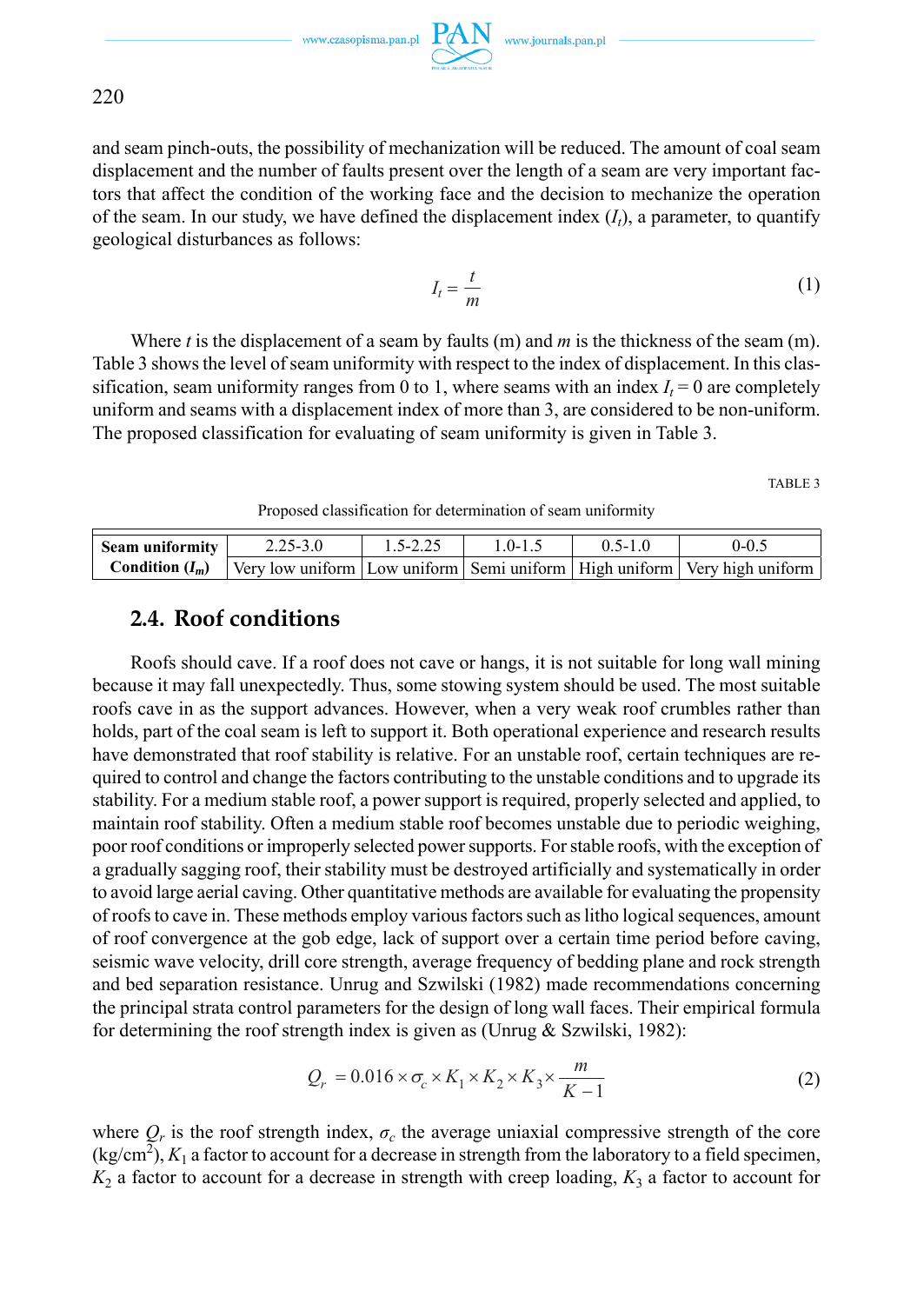decrease in strength with an increase in humidity, m the thickness of the immediate roof (cm) and *K* a swelling coefficient with a value between 1.3-1.5. The various design parameters are based on a roof classification system represented by the roof strength index (Table 4). Table 5 shows the values of different factors for various types of roofs. Finally, the proposed classification for evaluating of roof strength is given in Table 6.

TABLE 4

| Roof type     | Roof strength index<br>(kg/cm <sup>2</sup> ) | <b>Description</b>                                                                             |
|---------------|----------------------------------------------|------------------------------------------------------------------------------------------------|
| Unstable      | $0 \le Q \le 18$                             | After exposure, roof caves in immediately or after a short delay                               |
| Low stable    | $18 \leq Q \leq 35$                          | Roof very difficult to control. Full of cavities, fractures and fis-<br>sures, caves in easily |
| Medium stable | $35 \leq Q \leq 60$                          | Caves in easily. From fractured roof with local falls to fairly<br>good roof                   |
| <b>Stable</b> | $60 \leq Q \leq 130$                         | Good roof with excellent caving properties to hardly any caving                                |
| Very stable   | $Q \ge 130$                                  | Very strong and very stable. Artificial caving is necessary                                    |

Cave ability classification based on roof strength and time exposure (Unrug & Szwilski, 1982)

TABLE 5

Values of different factors for different rocks

| Rock type | <b>Sandstone</b> | <b>Mudstone</b> | <b>Siltstone</b> |
|-----------|------------------|-----------------|------------------|
| м         | 2.33             | 0.42            |                  |
| <b>IX</b> |                  |                 |                  |
|           | U.O              | U.4             |                  |

TABLE 6

Proposed classification for determination of roof strength

| Roof strength         |          |            | $\leq 60$     | 130<br>60 < Q < | 130         |
|-----------------------|----------|------------|---------------|-----------------|-------------|
| (kg/cm <sup>2</sup> ) | Jnstable | ∟ow stable | Medium stable | Stable          | Very stable |

#### **2.5. Floor conditions**

The floor should be strong enough to resist intrusions. Intrusion of soft floors is troublesome for advancing and also makes the roof conditions difficult to control owing to high convergence. Some coal may be left if the coal is hard. The reaction of floors to any kind of support, installed along or behind long wall faces, significantly affects strata stability. If the design of the support is to be based on an acceptable rate of closure or deformation along a long wall face and its ends, then, in order to ensure support balance and stability, the stratum pressure within the face region should be controlled. This requires: (a) uniform pressure and deformation distribution along the face; (b) a floor bearing capacity in excess of the effective stratum pressure exerted upon it through the supports (Afrouz et al. 1988). Where footwall rocks are weak, support systems may fail by punching into the peripheral rock of ore bodies. The failure mode is analogous to bearing capacity failure of a foundation and may be analyzed as such. The floor rock bearing capacity is direct related with the uniaxial compressive strength of rocks. In general, a higher strength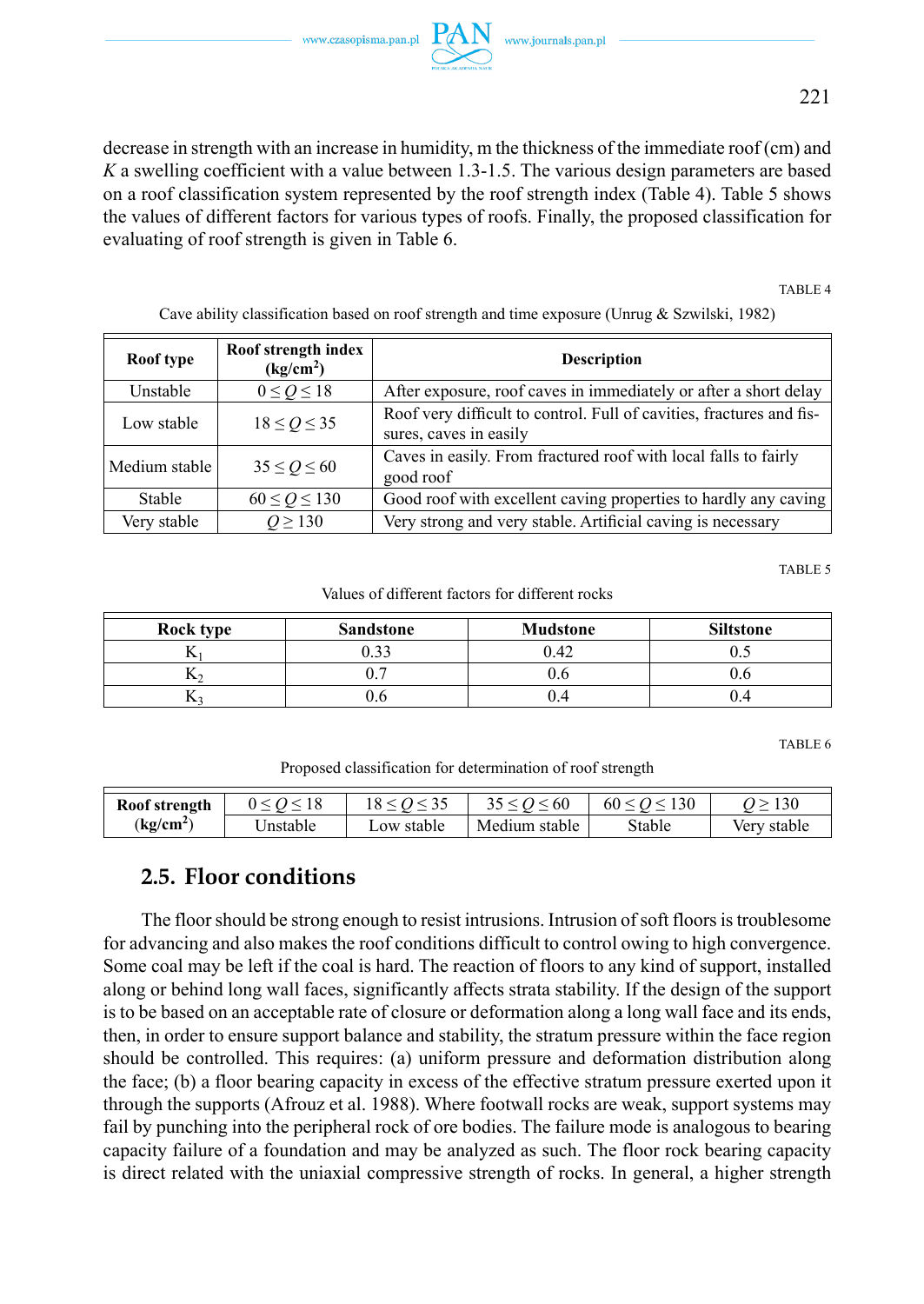www.czasopisma.pan.pl  $PAN$  www.journals.pan.pl

222

implies a greater bearing capacity and a greater potential for mechanization of the seam. The proposed classification for evaluating of bearing capacity is given in Table 7.

TABLE 7

|  | Proposed classification for determination of bearing capacity |  |  |  |
|--|---------------------------------------------------------------|--|--|--|
|--|---------------------------------------------------------------|--|--|--|

| <b>Bearing capacity</b> | 30<br>$U -$ | 30-50      | -70<br>70-       | 70-90  | 90<    |
|-------------------------|-------------|------------|------------------|--------|--------|
| (MPa)                   |             | ∟ow stable | Medium<br>stable | Stable | stable |

## **2.6. Water at the working face**

Water at the working face is detrimental and corrosive to the supports. Under these conditions either the panel should be drained by drilling, or special anticorrosive supports should be chosen. Water is always a handicap and miners hate to work under wet conditions. The proposed classification for evaluating of water at the working face is given in Table 8.

TABLE 8

Proposed classification for determination of water at the working face

| Index                                                   |              |         |           |         |          |  |  |
|---------------------------------------------------------|--------------|---------|-----------|---------|----------|--|--|
| Water at the working face                               | 150<         | 50-150  | $20 - 50$ | $10-20$ | $0 - 10$ |  |  |
| $(m^3/\text{min})^*$                                    | Very aqueous | aqueous | Verv wet  | wet     | drv      |  |  |
| * m <sup>3</sup> per minute for each 10m of face length |              |         |           |         |          |  |  |

## **2.7. Extension of Seam**

The panel should be large enough to use powered supports. It takes 15–20 days to install the equipment, which adds to the cost of the coal; the larger the panel the lower the installation cost per ton of extracted coal. However, very large panels may be expensive in upkeep of the gateways, although this is not an insurmountable problem. The optimum width is found to be 800–1000 m.

TABLE 9

Proposed classification for extension of seam

| <b>Extension of Seam</b> | 200-600        | 1000<br>$600 -$ | 1000-2000 | 2000-4000 | 4000 <sup>2</sup> |
|--------------------------|----------------|-----------------|-----------|-----------|-------------------|
| m                        | ∶small<br>verv | small           | medium    | large     | large<br>verv     |

# **3. Development a new classification system**

Until now, no comprehensive classification has been developed for evaluating the coal seam mechanization. The main objective of this paper is to present a new classification system for evaluating the effective factors on coal seam mechanizability using the analytic hierarchy process (AHP). This research considers the coal seam mechanization classification as a decision problem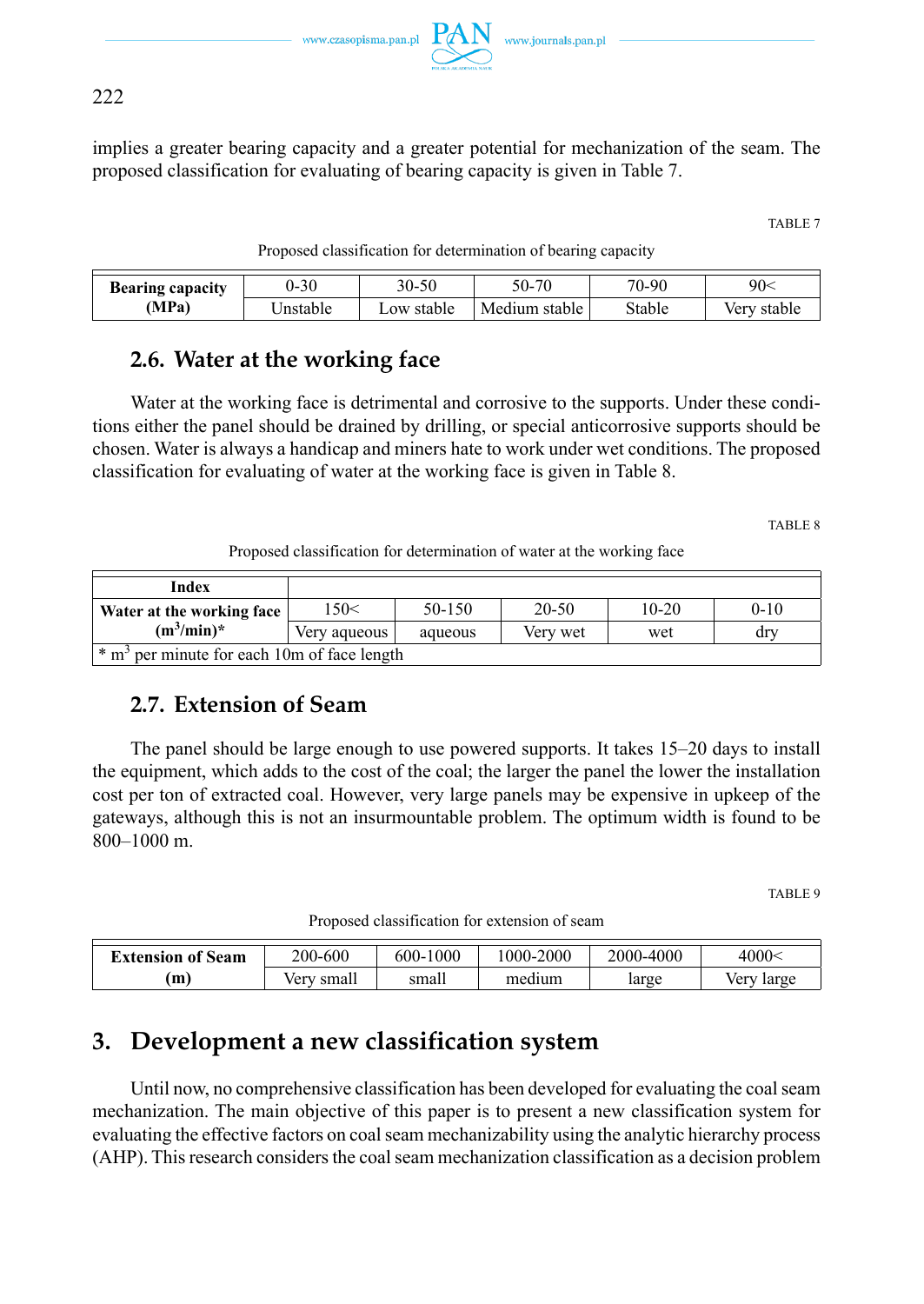

and applies AHP method as a tool for weighting calculations. Finally, a new classification system named ''coal seam mechanization index (CSMi)'' is presented and described. Analytic hierarchy process (AHP) is a multi attribute decision- making (MADM) technique that was first developed in 1980 by Thomas Saaty (Saaty, 1980). It is a tool to combine qualitative and quantitative factors in the selection of a process, and is used for setting priorities in a complex, un-anticipated, multi-criteria problematic situation. Firstly, according to AHP method the pair-wise comparison matrix was built by using Saaty's 1-9 scale. This pair-wise comparison is shown here:

|                | $c_{1}$           |     | $c_2$ $c_3$ $c_4$ $c_5$ $c_6$ $c_7$ |     |                 |           | $c_1$ : Seam inclination          |
|----------------|-------------------|-----|-------------------------------------|-----|-----------------|-----------|-----------------------------------|
| $C_{1}$        |                   |     | 2 2 2 4 5                           |     |                 |           | $c_2$ : Seam uniformity Condition |
| $c_{\gamma}$   | 1/2               |     | 1 1 2 3                             |     |                 |           | $c_3$ : Seam thickness            |
|                | $c_3$ 1/2         |     | 1 1 3 4                             |     |                 |           |                                   |
|                | $c_4$ 1/2         |     | 1 1 1 3 3                           |     |                 |           | $c_4$ : Roof strength             |
| c <sub>z</sub> | $1/4$ $1/2$ $1/3$ |     |                                     | 1/3 | $1 \t 2 \t 1/2$ |           | $c_5$ : Bearing capacity          |
| $c_{6}$        |                   | 1/3 | 1/4                                 | 1/3 | 1/2             | $1 \t1/3$ | $c6$ : Water at the working face  |
| $c_{\tau}$     |                   |     | $1/2$ $1/2$ $1/2$ $2$ $3$           |     |                 |           | $c_7$ : Seam Extension            |

Finally, the calculated weights of major parameters are shown in Table 10.

TABLE 10

| The calculated weights of major parameters |  |  |  |
|--------------------------------------------|--|--|--|
|--------------------------------------------|--|--|--|

| <b>Parameters</b> | Seam<br>inclination | Seam<br>thickness | Roof<br>strength | Seam<br>uniformity<br>Condition | Seam<br><b>Extension</b> | <b>Bearing</b><br>capacity | Water at the<br>working face |  |
|-------------------|---------------------|-------------------|------------------|---------------------------------|--------------------------|----------------------------|------------------------------|--|
| Weight            | 0.29                | 0.18              | 0.17             | 0.16                            | 0.1                      | 0.06                       | 0.04                         |  |

In the new classification system, the coal seam was classified into five categories: excellent, good, fair, poor and very poor. In the new classification system to rate the various values of each parameter, the most weights have been rated for the excellent mode. Rates of good, fair, poor and very poor determined, respectively, 70%, 50%, 25% and 10% of excellent mode. By order of above rating, the classification system becomes non-linear (Hoseinie et al., 2008, 2009; Mikaeil et al., 2011). Considering relative importance of the various parameters utilized for assessment of coal seam mechanization index, it has been assumed that the total rate is 100 as a maximum, which represents the best conditions of mechanization. The coal seam mechanization classification and is given in Table 11. Moreover, one user can classify and qualitatively predict the mechanizability of coal seam with use of Table 12.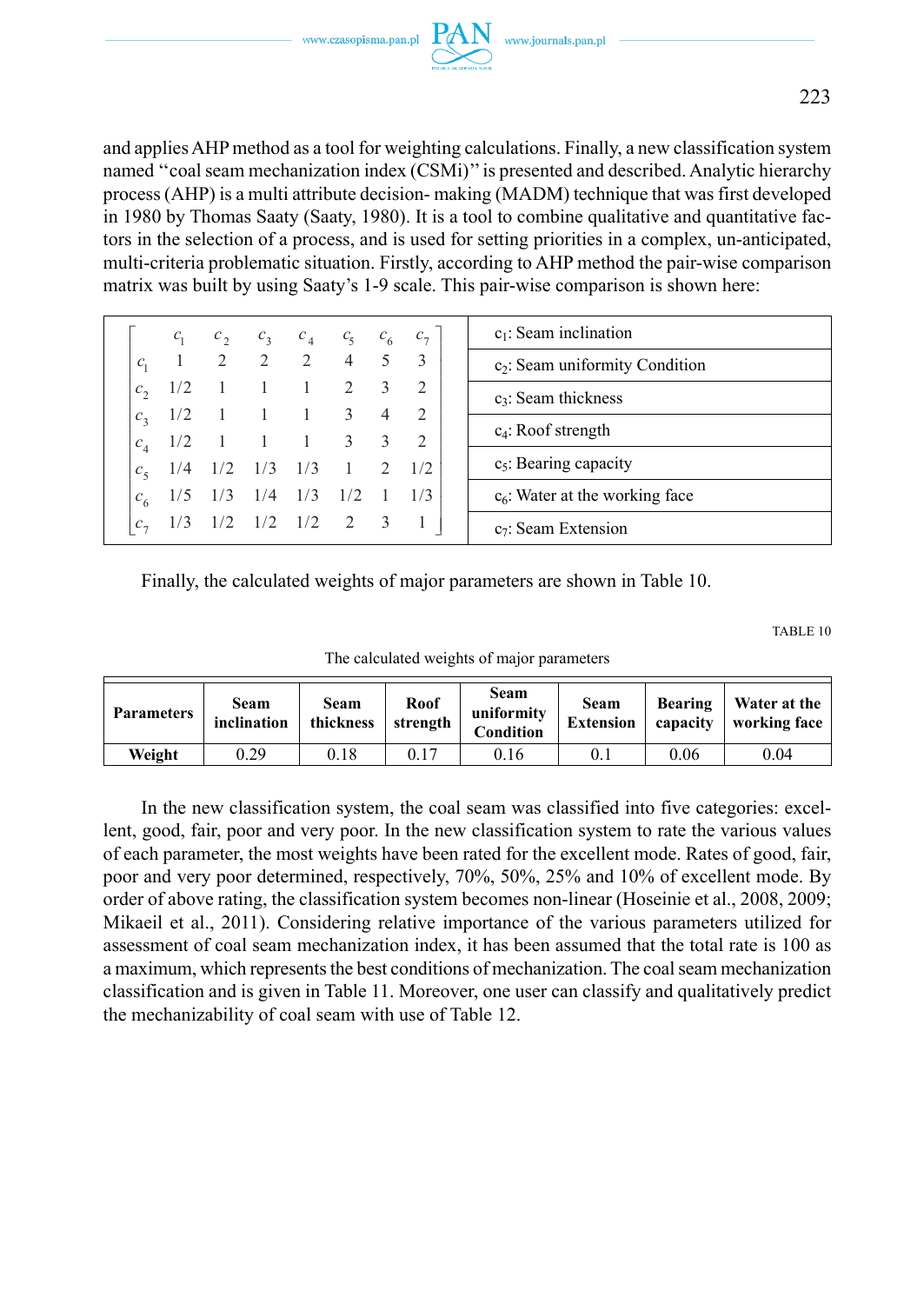

224

| TABLE 1 |
|---------|
|---------|

| <b>Seam</b><br>inclination | $45 - 70$        |              | $15 - 30$     | $5 - 15$     | $0 - 5$                 |  |
|----------------------------|------------------|--------------|---------------|--------------|-------------------------|--|
| <b>Score</b>               | 2.9              | 7.25         | 14.5          | 20.3         | 29                      |  |
| <b>Seam</b>                | $0.6 - 1.0$      | $1.0 - 1.4$  | $1.4 - 2.4$   | $2.4 - 4.5$  | $4.5 - 6$               |  |
| thickness                  | Very narrow      | narrow       | medium        | Thick        | Very thick              |  |
| <b>Score</b>               | 1.8              | 4.5          | 9<br>12.6     |              | 18                      |  |
| Seam uniformi-             | $2.25 - 3.0$     | $1.5 - 2.25$ | $1.0 - 1.5$   | $0.5 - 1.0$  | $0 - 0.5$               |  |
| ty condition               | Very low uniform | Low uniform  | Semi uniform  | High uniform | Very high uniform       |  |
| <b>Score</b>               | 1.6              | 4            | 8             | 11.2         | 16                      |  |
|                            | >130             | $0-18$       | 18-35         | $35 - 60$    | 60-130                  |  |
| Roof strength              | Unstable         | Low stable   | Medium stable | Stable       | Very stable             |  |
| <b>Score</b>               | 1.7              | 4.25         | 8.5           | 11.9         | 17                      |  |
| <b>Bearing</b>             | $0 - 30$         | $30 - 50$    | 50-70         | 70-90        | 90<                     |  |
| capacity                   | Unstable         | Low stable   | Medium stable | Stable       | Very stable             |  |
| Score                      | 0.6              | 1.5          | 3             | 4.2          | 6                       |  |
| Water at the               | 150<             | 50-150       | $20 - 50$     | $10 - 20$    | $0 - 10$                |  |
| working face               | Aqueous          |              |               | wet          | dry                     |  |
| <b>Score</b>               | 0.4              | 1            | $\mathbf{2}$  | 2.8          | $\overline{\mathbf{4}}$ |  |
| <b>Extension</b>           | 200-600          | 600-1000     | 1000-2000     | 2000-4000    | 4000<                   |  |
| of seam                    | Very small       | small        | medium        | large        | Very large              |  |
| <b>Score</b>               |                  | 2.5          | 5             | 7            | 10                      |  |

Coal seam mechanization classification

TABLE 12

Prediction of coal seam mechanization using CSMi

| CSMi               | $0-20$    | 20-40 | 40-60  | 60-80 | 80-100    |
|--------------------|-----------|-------|--------|-------|-----------|
| <b>Description</b> | Very low  | $-0W$ | Medium | High  | Very high |
| Mechanizability    | Very poor | Poor  | Medium | Good  | Very good |

## **4. Case study**

The Eastern Alborz coal basin is located in northern Iran and presently includes all the carboniferous sediments contained within the bounderieas formed by the Firoozkooh road and the Bojnord-Esfarayen road (Doulati Ardejani et al., 2008). Our exploration studies also include the carboniferous sediments in the margin of the central desert in Iran such as the Chahshirin-Jam and Larestan and on the east side our study area continued to the Sarakhs. The Takht coal mine is one of a number of mines in the Eastern Alborz coal basin, situated to the south east of Minoodasht city in Golestan Province (Iran). In this study, the potential for mechanization of the Takht coal seams were investigated by using the new classification system. Table 13 shows the result of this study of the potential for mechanization of these coal seams. The results show that the 4 seams of total studied seam was high potential and 2 seams was medium potential for mechanization of the Takht coal seams. Totally, it is obvious that the 67 percent of total Takht seams have a good condition for mechanization.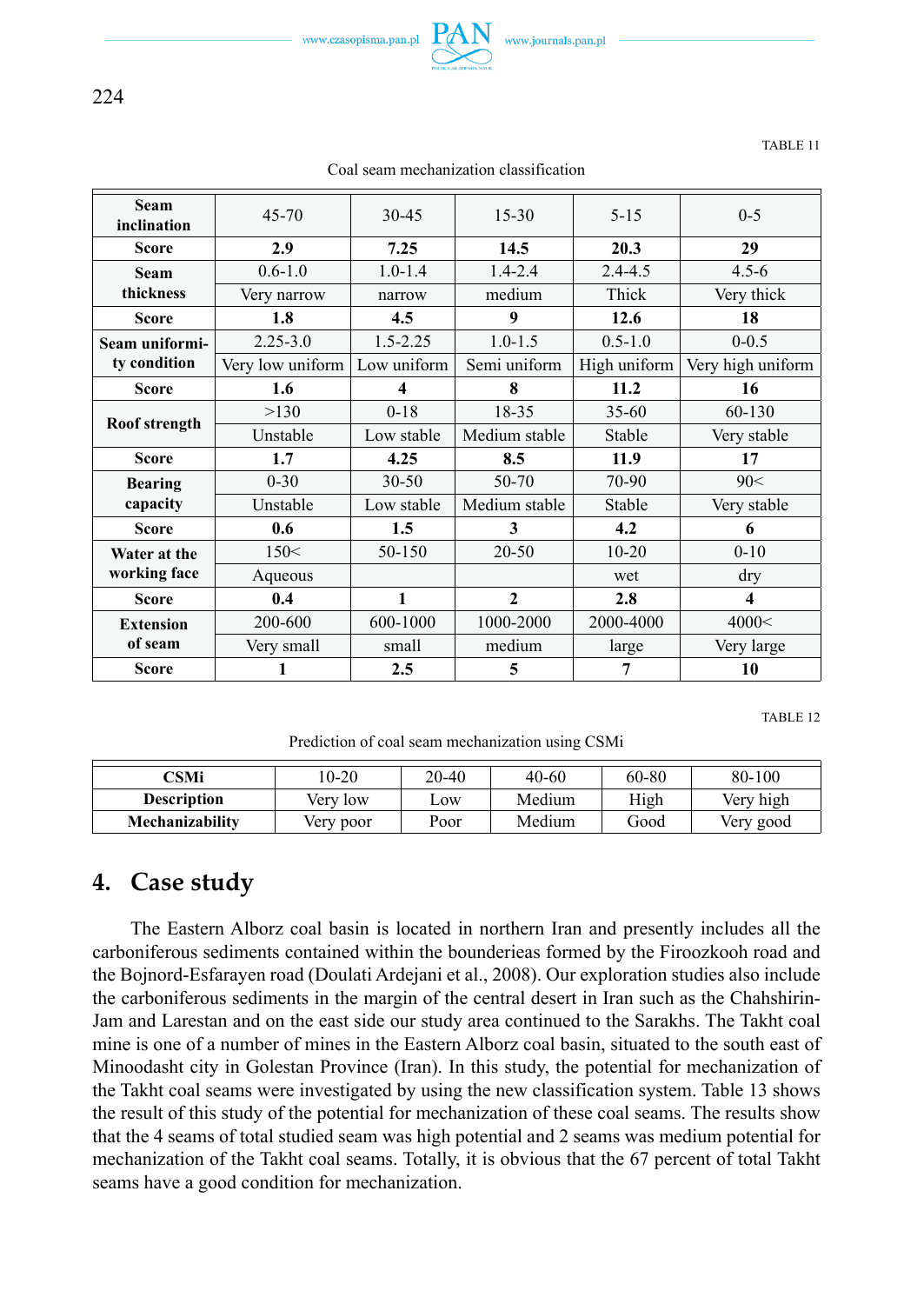



225

TABLE 13

| Seam       | clination<br>Seam<br>$\widehat{\mathbb{C}}$<br>Ξ | Thickness<br>Seam<br>€ | uniformity<br>Seam | ≘<br>$\widehat{r}$<br>Strengt<br>(kg/cm'<br>Roof | <b>Bearing</b><br>capacity<br>(MPa) | face<br>the<br>$(m^3/mm)$<br>$\ddot{\mathbf{a}}$<br>working<br>Water | Extension<br>seam<br>$\widehat{\mathsf{e}}$<br>$\mathbf{a}$ | <b>Potential for</b><br>Mechanization |                      |
|------------|--------------------------------------------------|------------------------|--------------------|--------------------------------------------------|-------------------------------------|----------------------------------------------------------------------|-------------------------------------------------------------|---------------------------------------|----------------------|
|            |                                                  |                        |                    |                                                  |                                     |                                                                      |                                                             | <b>Score</b>                          | $\mathbf{\varrho}_i$ |
| K8         | 32.5                                             | 1.1                    | 0.25               | 140.4                                            | 112.5                               | 5                                                                    | 6500                                                        | 49.45                                 | Medium               |
| <b>K10</b> | 30                                               | 1.6                    | 0.25               | 226                                              | 112.5                               | 6                                                                    | 10580                                                       | 61.2                                  | High                 |
| <b>K11</b> | 26                                               | 1.2                    | 0.25               | 417.7                                            | 83.4                                | $\overline{4}$                                                       | 7000                                                        | 54.9                                  | Medium               |
| <b>K17</b> | 30                                               | 0.9                    | 0.25               | 128                                              | 258.7                               | 5                                                                    | 3500                                                        | 66.3                                  | High                 |
| K19        | 30                                               | 1.6                    | 0.25               | 219.6                                            | 258.7                               | 3                                                                    | 4500                                                        | 61.2                                  | High                 |
| K20        | 29                                               | 0.6                    | 0.25               | 65.3                                             | 112.5                               | 5                                                                    | 5250                                                        | 69.3                                  | High                 |

Potential for Mechanization of the Takht coal seams

# **5. Conclusions**

The most important objectives of mechanization are follows: reduced costs; faster development; faster mining; safer mining; concentrating production at fewer locations; achieving higher production rates per shift; mining with smaller underground crews; smaller capital expenditure per extracted ton of coal; work under protectively supported roofs; development of more productive crews. Coal has always been considered an important source of energy and despite short-term fluctuations; its long-term total demand in the world shows an upward trend. Reducing costs, achieving higher production rates per shift and increasing safety levels are the most important problems in Iranian coal mines. Therefore mine mechanization is required. Mine mechanization needs large amounts of investments and should therefore be studied carefully before final decisions on the implementation of mechanization. In this study, the most important parameters affecting the feasibility of using mechanized mining of coal seams have been presented in terms of seam gradient and thickness, geological disturbances, seam floor conditions, roof formation and water at the working face. In our study, a new classification system has been developed based on analytic hierarchy process (AHP) technique and by using the seam gradient and thickness, geological disturbances, seam floor conditions, roof formation and water at the working face. The potential for coal seam mechanization can be evaluated by using this classification system with use of a new index named coal seam mechanization index (CSMi). Potential mechanization of the Takht coal mines in Iran was investigated as a case study. The results showed that the 67 percent of total studied seam was high potential and 33 percent was medium potential for mechanization of the Takht coal seams.

#### **Acknowledgment**

The authors would like to thank the Islamic Azad University, Shahrood Branch, Shahrood, Iran for providing the facilities in order to perform an original research.